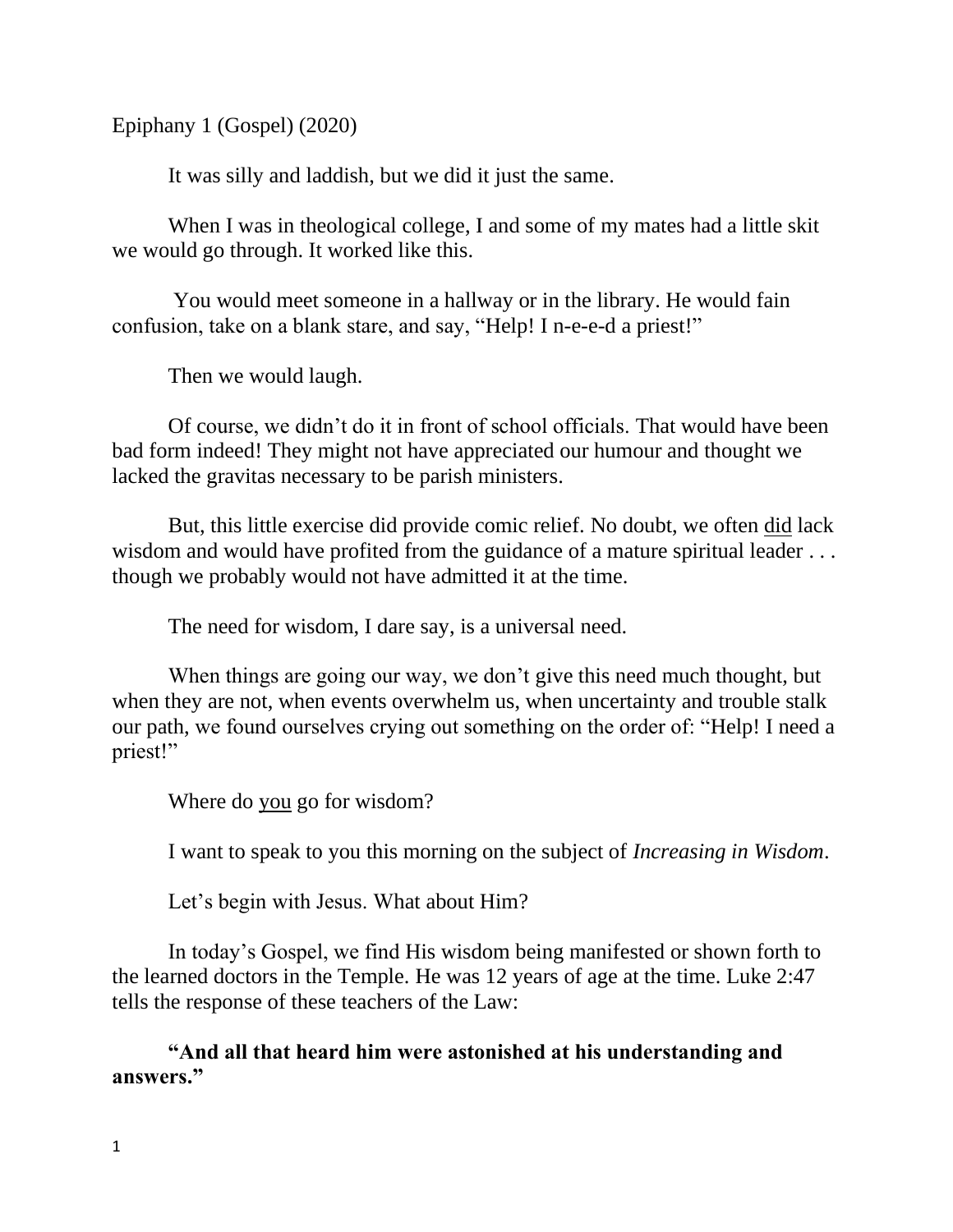And then later, at the end of the passage, Luke tells us: He **"increased in wisdom and stature, and in favour with God and man."**

That word "increased" tells us a great deal. It tells us that as with any child there was growth and development. "Day by day like us He grew" . . . mentally and physically.

Wisdom for the boy Jesus was no static thing. It was progressive.

And we should not be surprised at this. Jesus, after all, was just as fully human as He was divine.

But, how did what theologians call "faith awareness of vocation" come about in the young Jesus? How did He come to know who He was and why He had been sent into the world? How did this understanding develop?

The short answer is that we don't know, but develop it did, and at an early age.

Even at aged 12, He seems to have had an intimate, trusting and conscious relationship with the One He called Abba.

Notice what He tells His mother when she chastises him for not staying with other members of the family, resulting in Him being left behind in Jerusalem:

# **"How is it that ye sought me? wist ye not that I must be about my Father's business?"**

"About my Father's business," He says.

And, of course, He continued on this track of being about his Father's business right up to the end . . . right up to the cross from which He cried out, "It is finished."

What can we learn about increasing in wisdom from Jesus? Allow me to highlight two things.

First, true wisdom is something that comes from God and something which must be actively sought.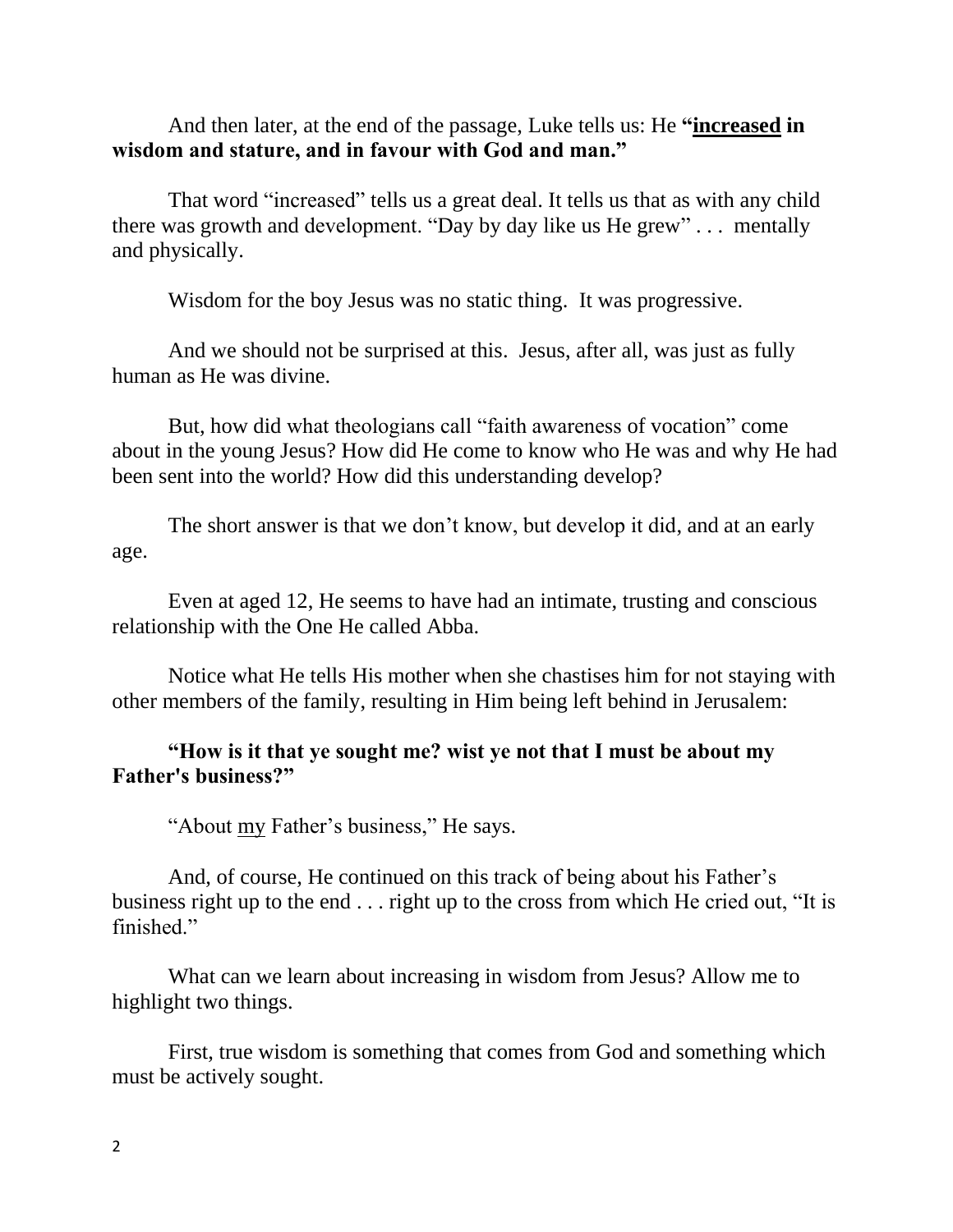In other words, it is divine in origin and doesn't necessarily fall into your lap.

I asked earlier: How did Jesus' awareness of vocation develop?

In answering that question, I would again have to say, we don't know. We don't for the very good reason the Bible is more or less silent on the matter. But it seems likely – reading through the lines – that it came in this manner:

- (1) Through reading and meditating on the Scriptures;
- (2) Through prayer, and
- (3) From the wise nurture He received from His Godly human parents.

I want to suggest that wisdom comes to us through these same channels: through reading the Bible, through prayer and through Godly associations. Let me tease out the middle one – prayer.

James in his New Testament Epistle is very explicit on what we need to do to get wisdom:

### **"If any of you lack wisdom, let him ask of God, that giveth to all men liberally, and upbraideth not; and it shall be given him."**

In times of perplexity, you don't have to walk around with a dazed look on your face saying, "I need a priest."

No, there is a Scripture-appointed way of obtaining what you lack. James has told us what that way is. So has Jesus for that matter. In Matthew 7:7, He says:

# **"Ask, and it shall be given you; seek, and ye shall find; knock, and it shall be opened unto you."**

No doubt Jesus as a boy did as He would later direct His followers to do. He sought wisdom from His Father in Heaven. He prayed at His home in Nazareth, just as he would later do in the Garden of Gethsemane just prior to us crucifixion.

Okay, my first point is this: **Wisdom comes from God and it is something that must be actively sought. So, if you would be wise, get busy asking and knocking.**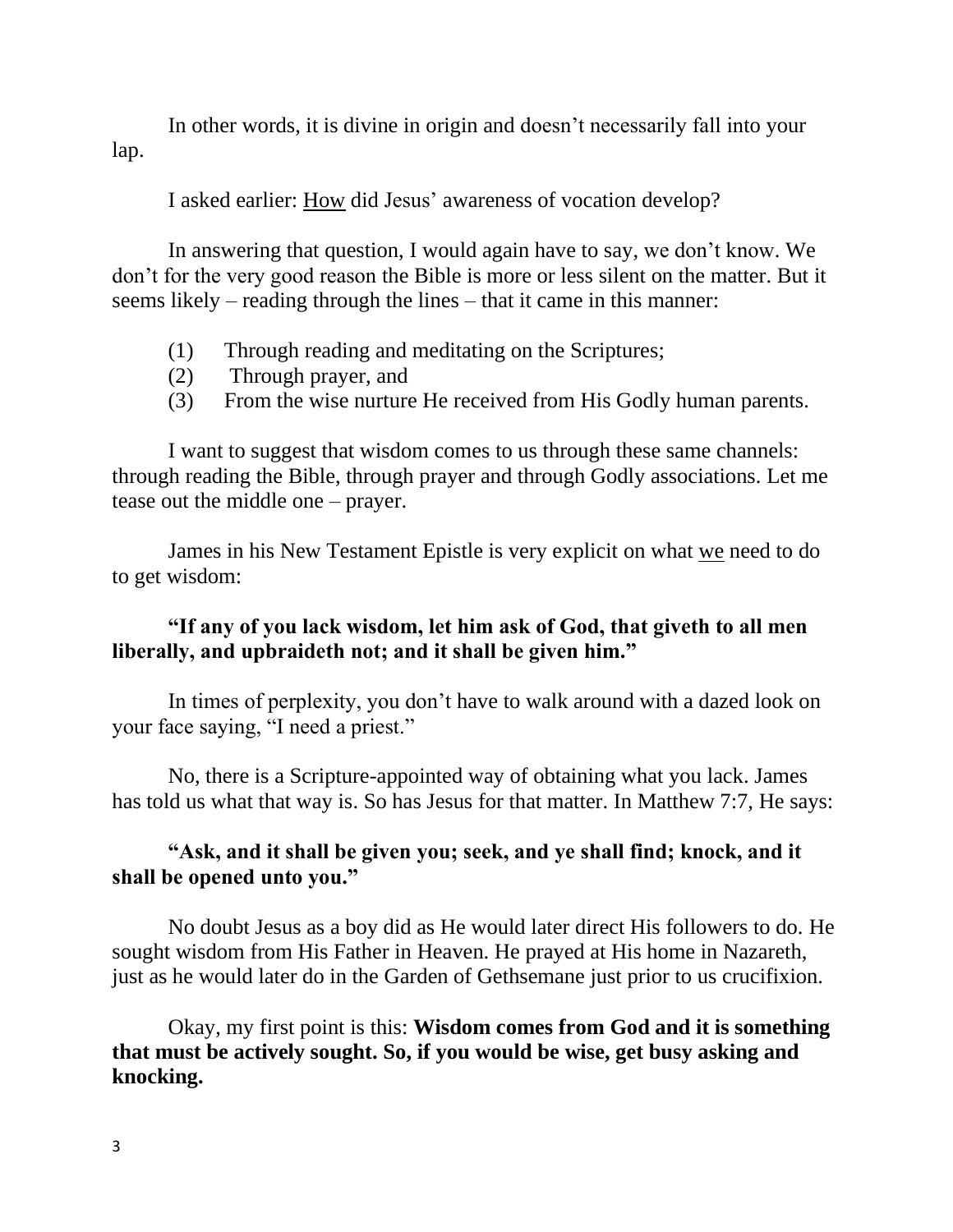My second point is: **From the standpoint of His divine nature, wisdom is not just something Jesus received, but something He** *was and is.*

What do I mean by this?

Well, just this: Jesus is that Wisdom that is from on high and is from all eternity.

That wisdom of which the writer of Proverbs speaks in chapter 8, verse 22:

### **"The Lord possessed me [wisdom] in the beginning of his way, before his works of old."**

This verse and the chapter from which it comes suggest that Wisdom is a part of the inner-definition of who the one true God is.

Following on from that thought: Jesus as the Son of God shares in that wisdom. But, what does that say about us?

Well, this. If we are *in the Son,* as we were declared in our baptism, then what belongs to the Son now belongs to us.

Allow me to flesh this thought out fuller.

In the ancient world, a king's subjects or people were seen as being *in the king*. What was true of Him was true of them. There was solidarity between the two.

If, for example, the king won a great military victory, they won it. If He suffered defeat, they suffered it. I think you get the picture.

Now, translate that thought into the relationship that exists between Jesus and His people. What belongs to our King belongs to us, including His wisdom.

Put another way, in Him, we are fully equipped for all good works.

Therefore, we don't have to stumble around with a dazed look on our face saying: "I need a priest."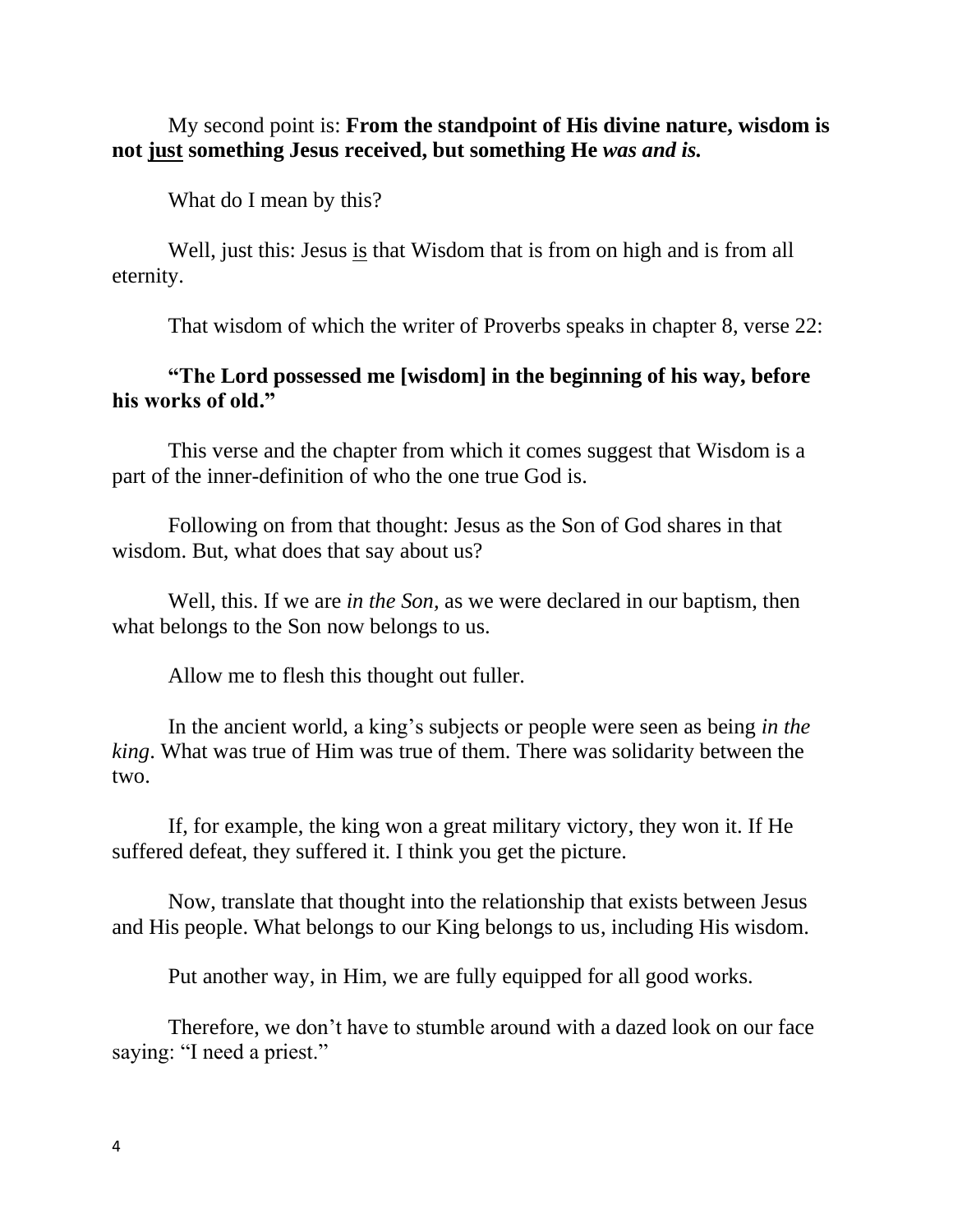We have One! Jesus is not only our King, but also our great High Priest, the One who represents us to the Father and the Father to us.

Of course, that does not mean we should not seek wisdom from those in the ordained ministry of the Church and from other godly persons. No, it is an 'andand-both' proposition.

But the point I want you to carry away this morning is this:

### **As a Baptised person, you have the mind of Christ. And there is no reason you should not be increasing in wisdom.**

You are not on your own in this world. You have untold resources.

What will you do with those untold resources?

It is possible to neglect them . . . to attempt to sort things out using your own human resources, and that is what we often do, isn't it?

I am reminded of words found in one of our hymns:

Oh, what peace we often forfeit Oh, what needless pain we bear All because we do not carry Everything to God in prayer.

I don't know what is going on in your life this morning. But whatever it is, let me urge you to use the resources that are yours.

Breathe out doubt and fear and breathe in the wisdom and understanding that comes from on high.

Throughout the coming days and weeks, especially when fearful or perplexed, keep saying:

I have the mind of Christ.

I have the wisdom of Christ.

I have all the resources of heaven.